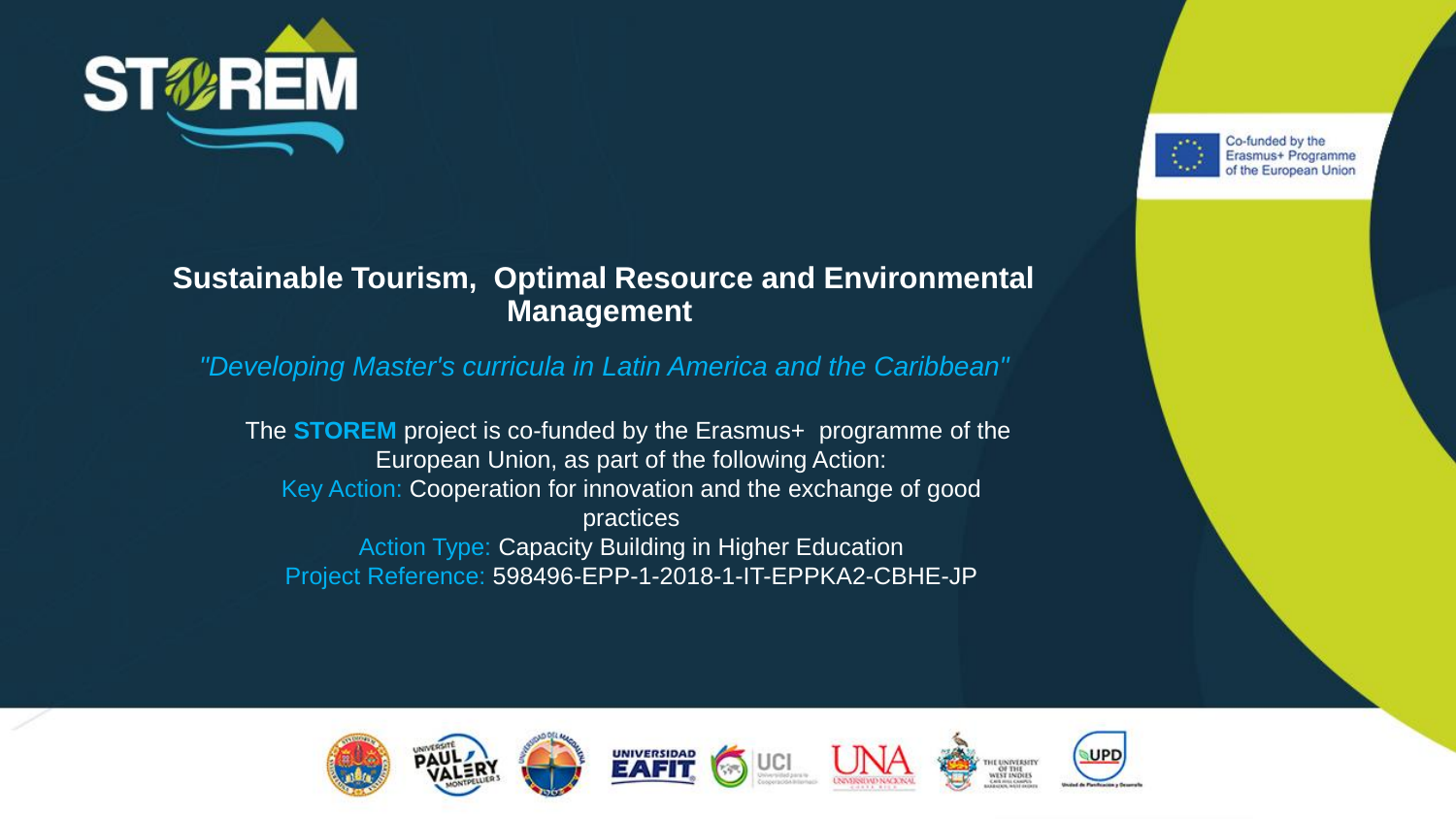



The STOREM Project aims to implement new master's curricula in 5 higher education institutions in the Latin American and Caribbean region (Barbados, Colombia, Costa Rica) in the field of sustainable tourism and environmental management

**Masters Curriculum Development** 

**University-Industry-Public Interaction** 

**Observatories of Environmental Sustainability** 

**Integration of Internally Displaced Populations** 



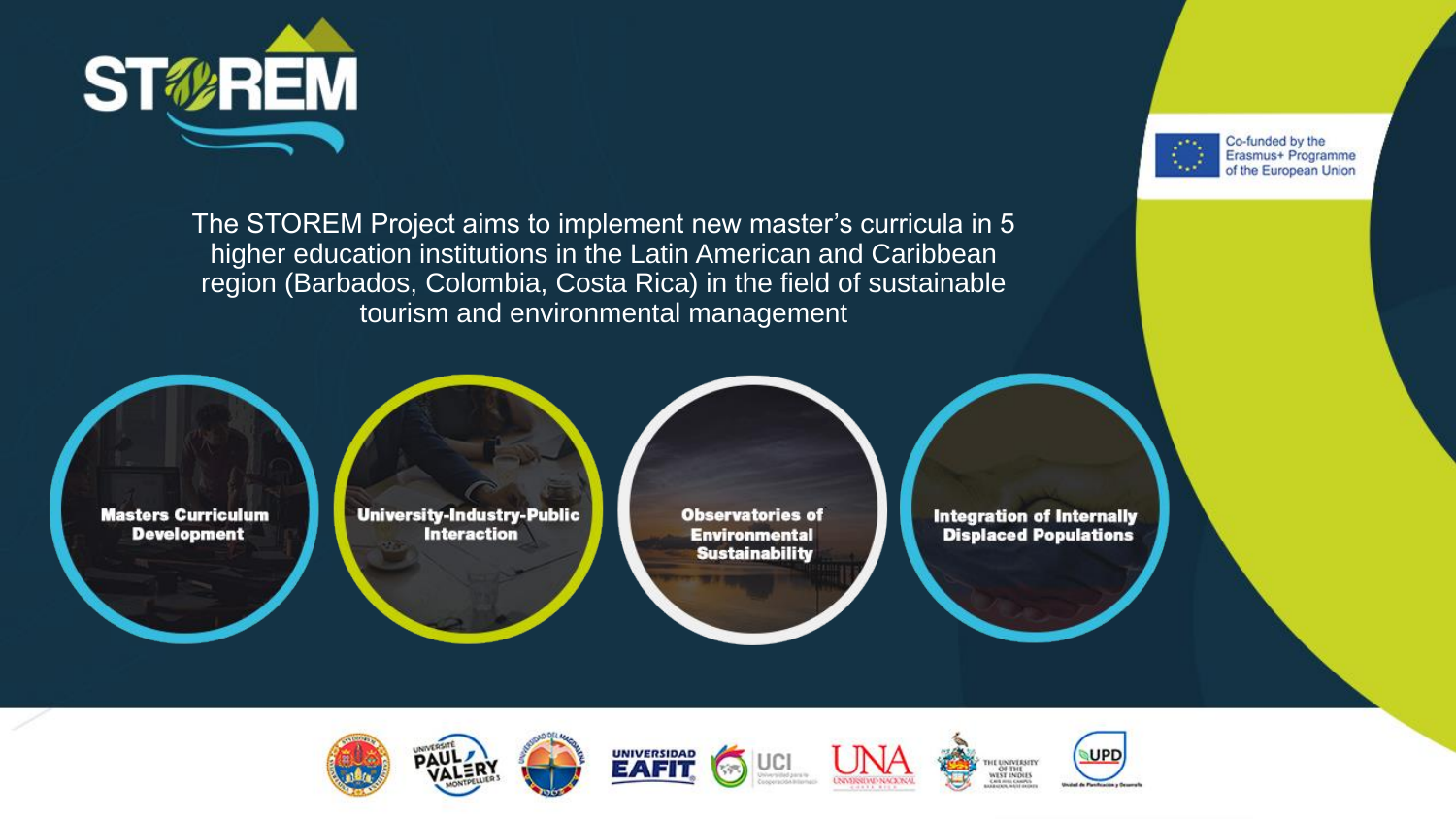



## **Participating Institutions**

**Università degli Studi di Cagliari (ITALIA)** Department of Economic and Business Sciences



**Université Paul Valery Montpellier (FRANCE)** Department of Geography and Planning





THE UNIVERSITY OF THE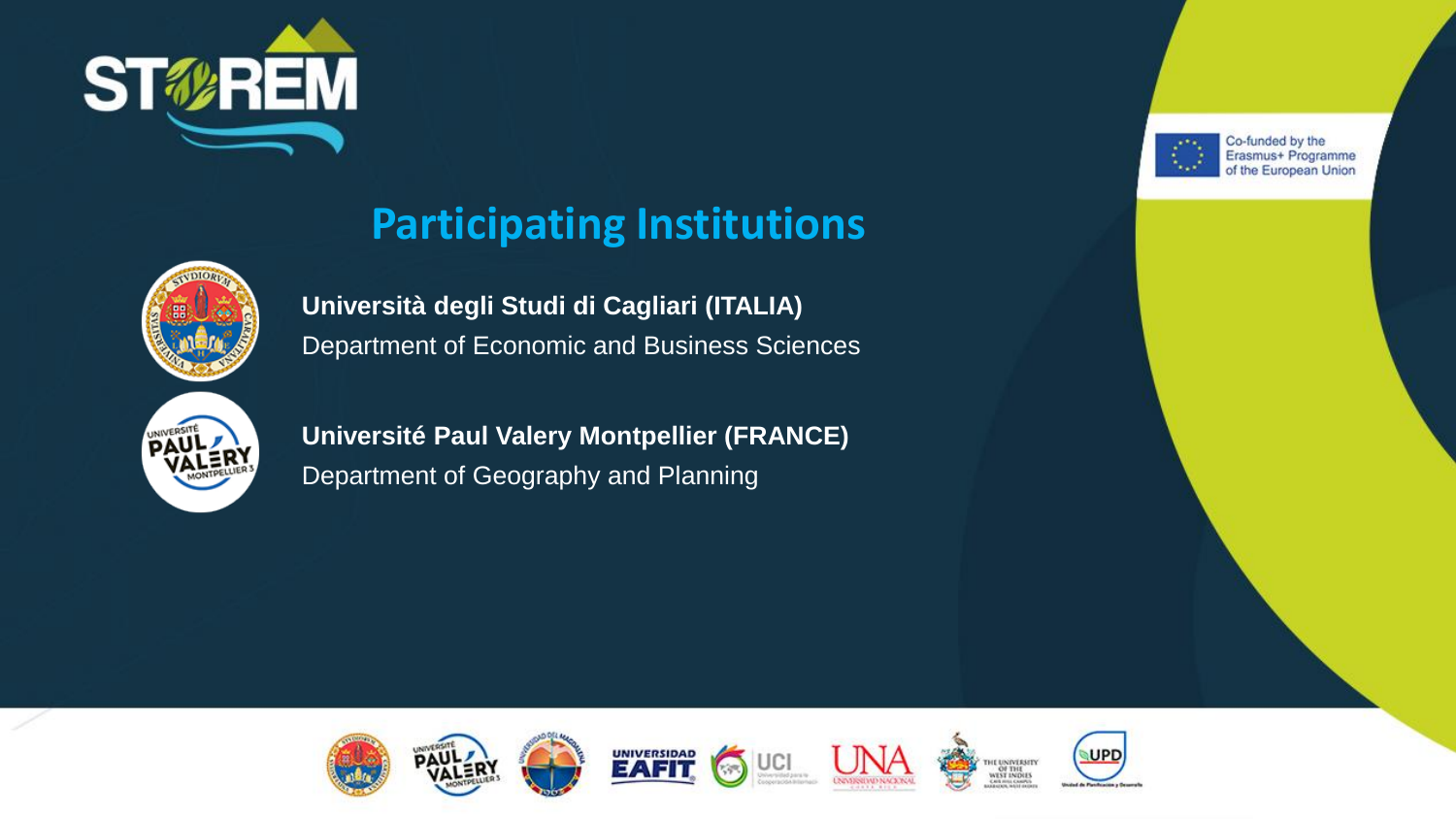





**Participating Institutions**

**University of the West Indies (BARBADOS)** Centre for Resource Management and Environmental Studies

**Universidad para la Cooperación Internacional (COSTA RICA)** Faculty of Environment and Development

**Universidad Nacional (COSTA RICA)** Mesoamerican Center of Development









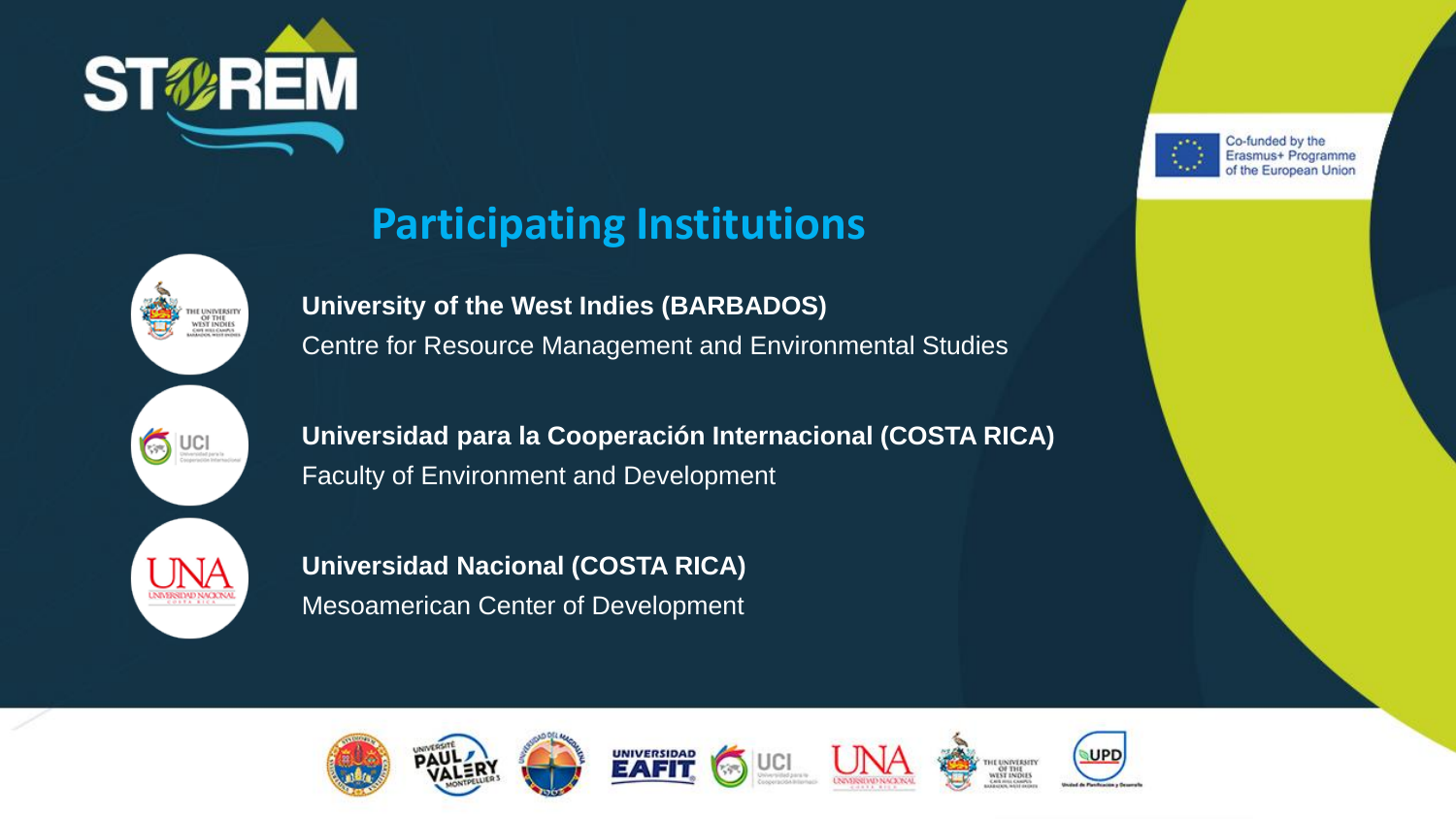



## **Participating Institutions**

**Universidad del Magdalena (COLOMBIA)** International Relations Office



**Universidad EAFIT (COLOMBIA)** Department of Earth Sciences



**Unidad de Planificación y Desarrollo (COLOMBIA)**









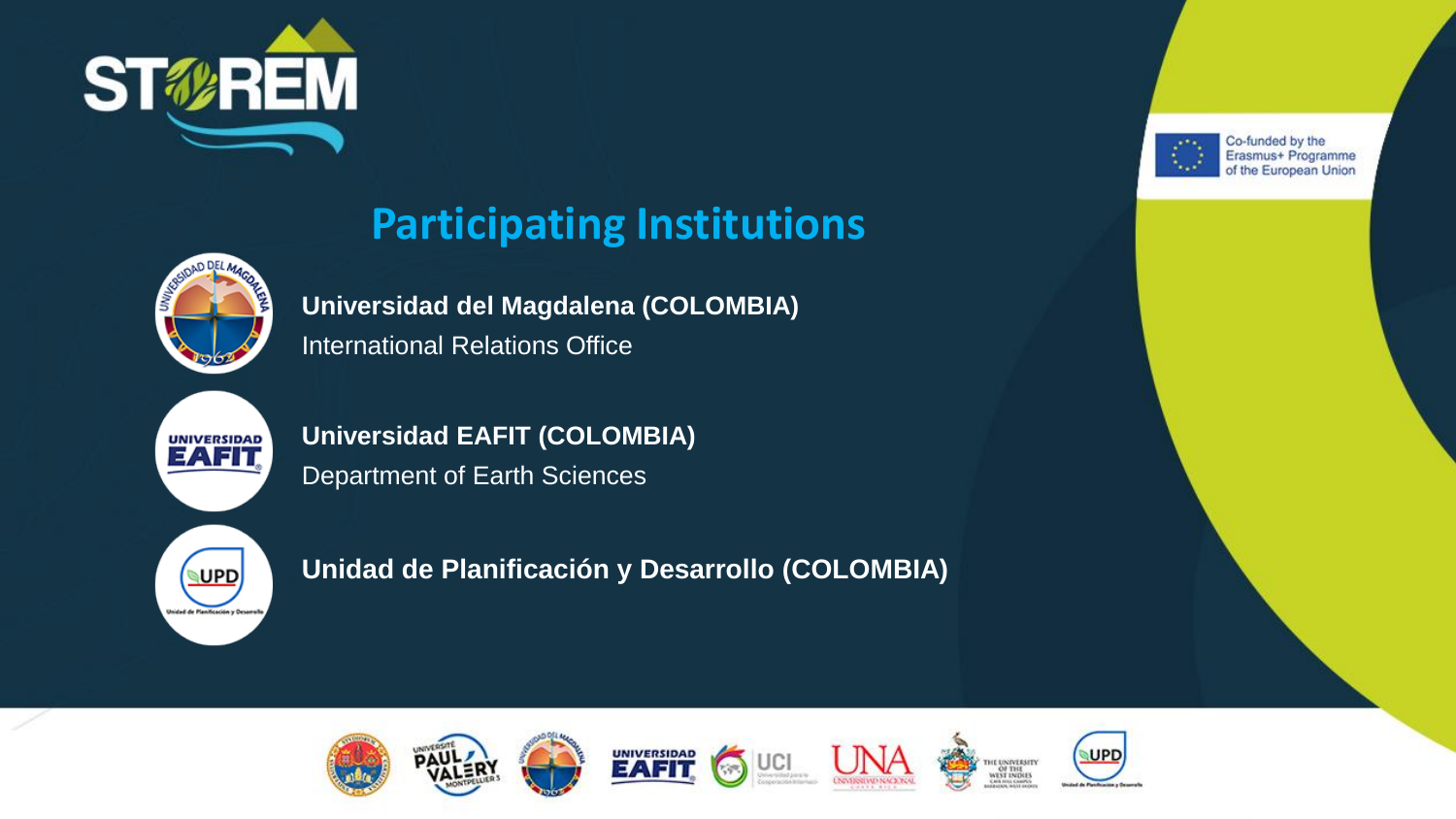



### **General Objective**

To implement new Master's curricula in 5 higher education institutions in the Latin American and Caribbean region (Barbados, Colombia, Costa Rica) in the field of sustainable tourism and environmental management.



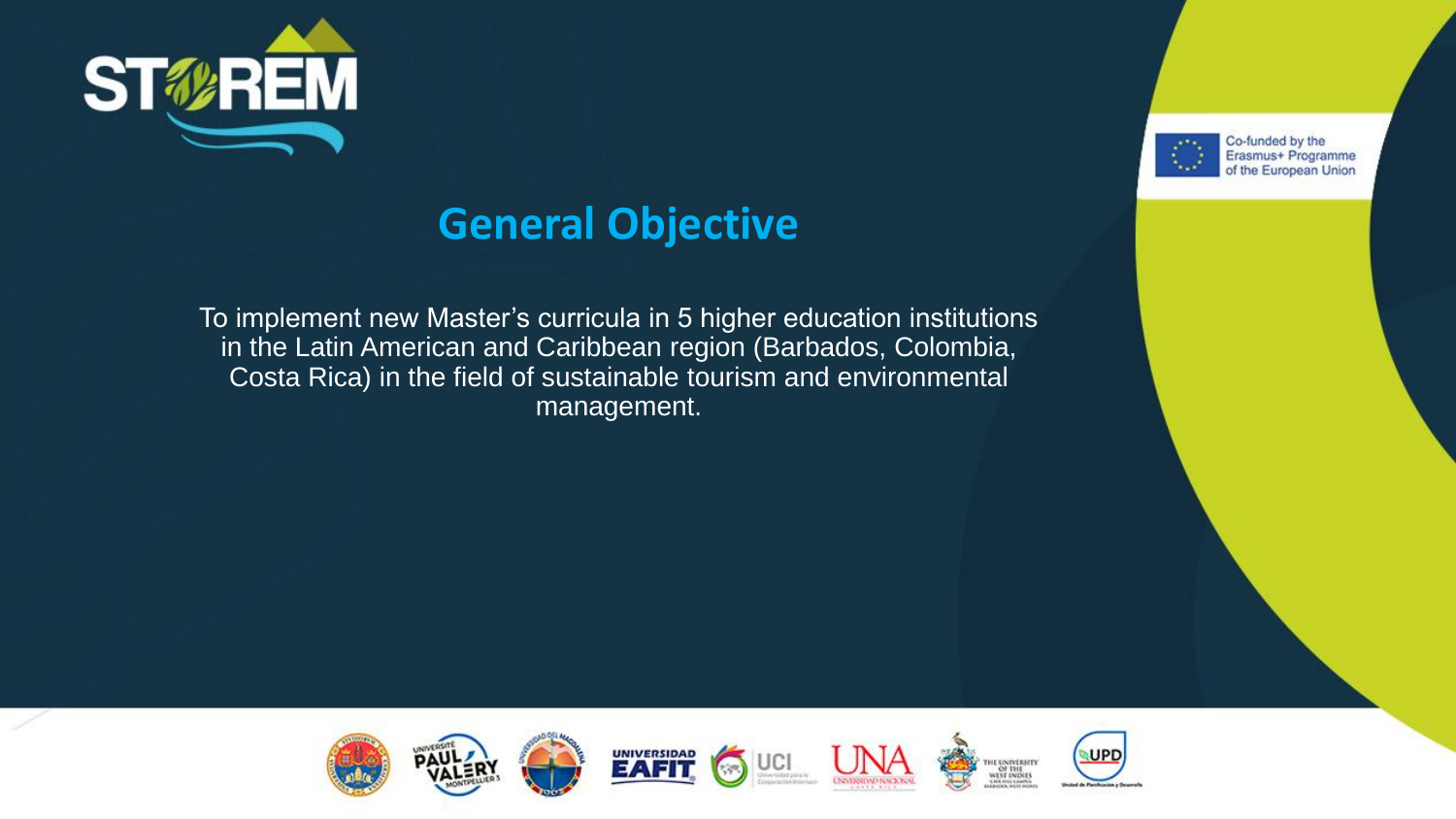



**1.** To design and develop two new Master's degree curricula and a set of new courses in cooperation with higher education institutions in partner countries.









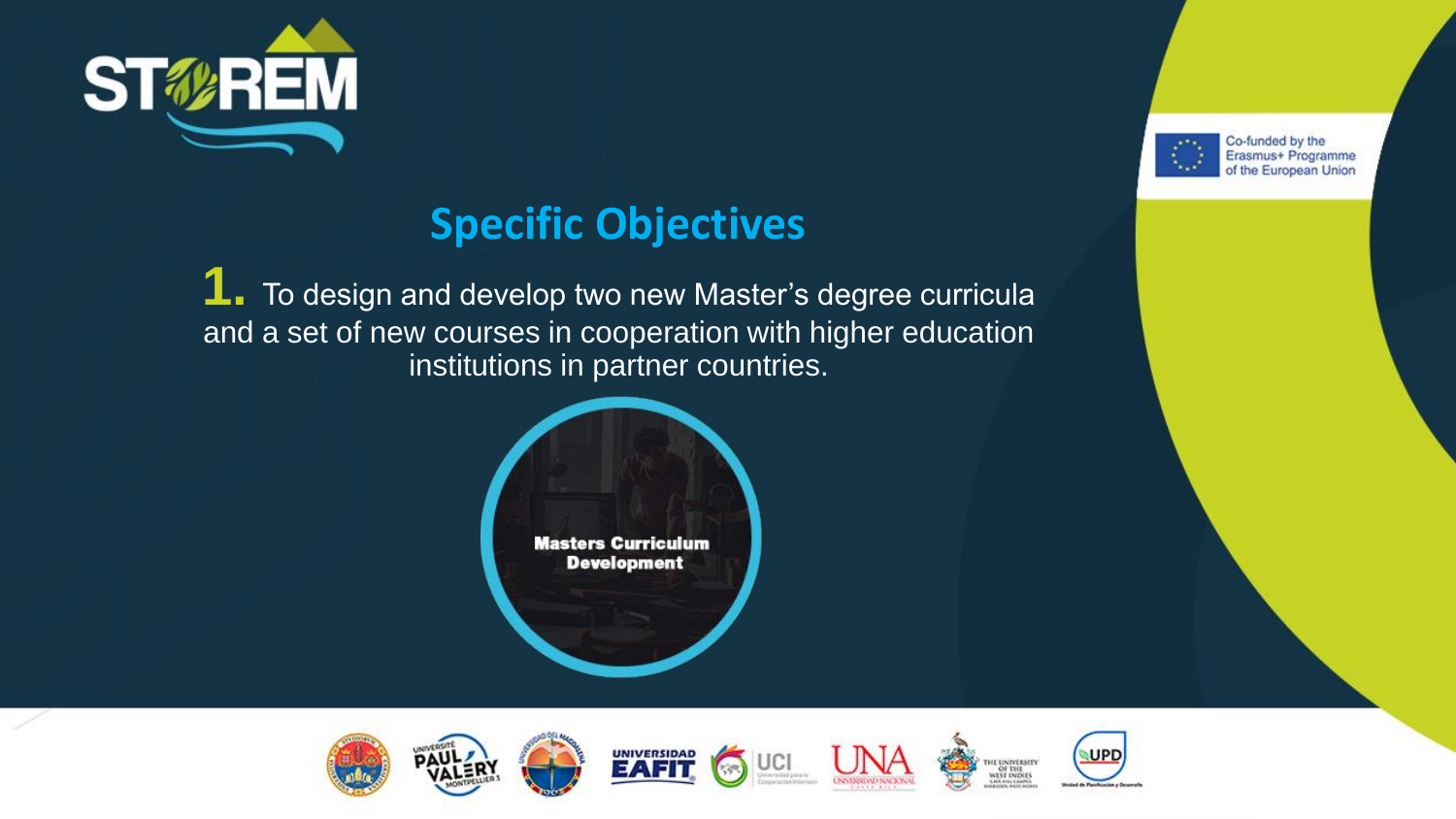



**2.** To develop a model of interaction between higher education institutions and private and public actors.







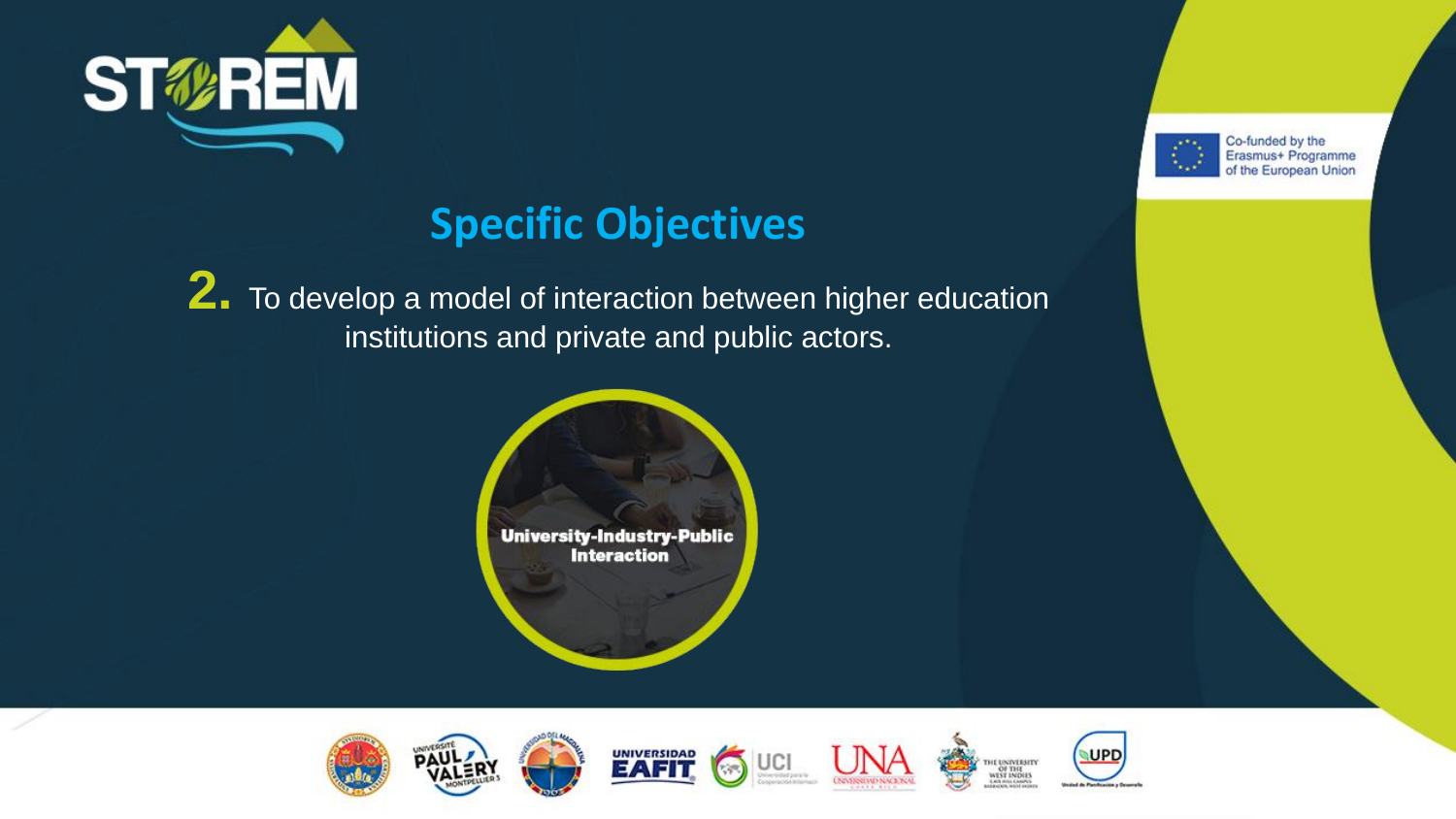



**3. To establish Observatories on Sustainable Tourism and Environmental Protection** at higher education institutions in partner countries, which will be used for teaching, research, policy evaluation and in order to keep high the level of awareness on the issues of sustainability.











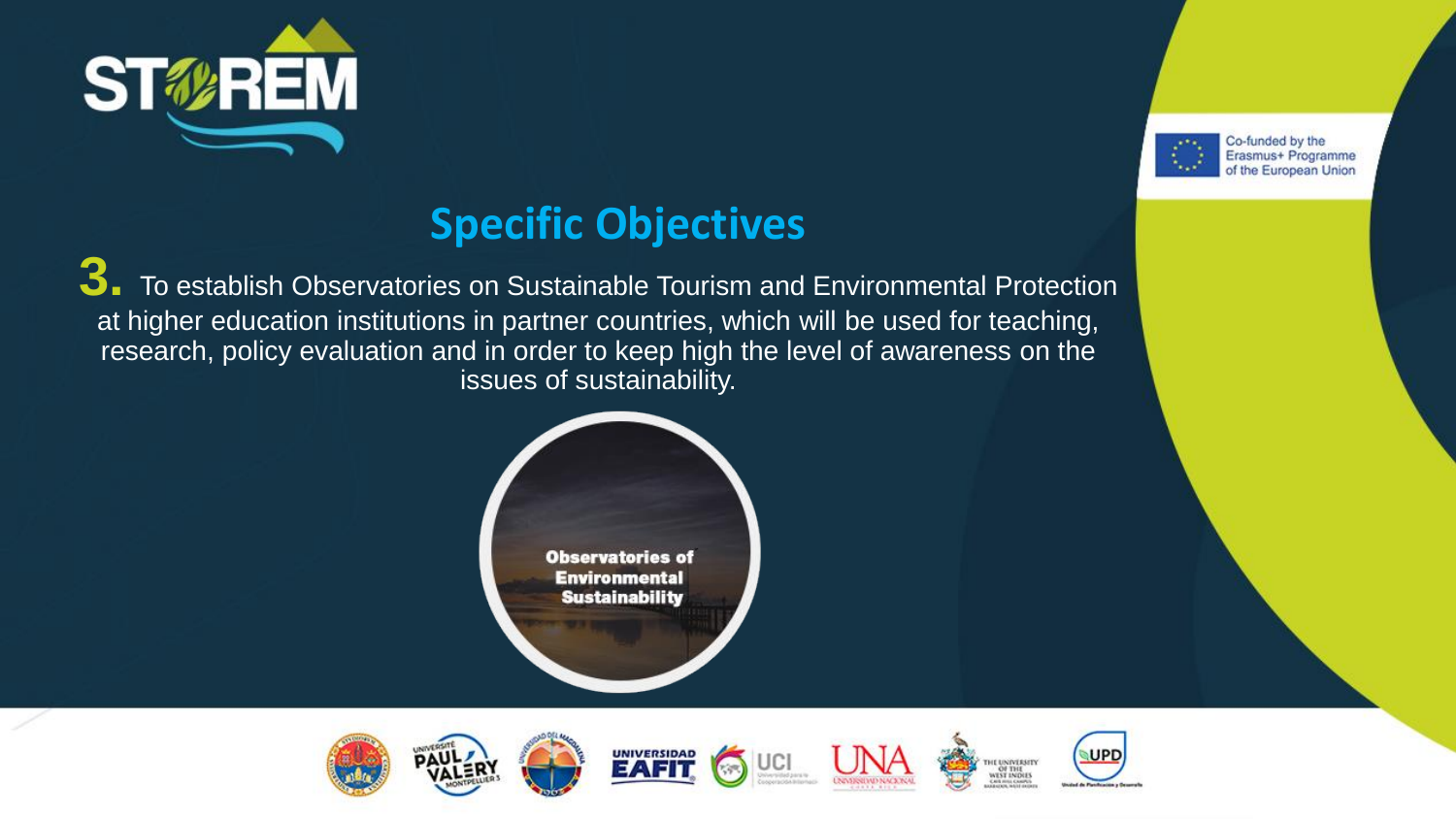



**4.** To strengthen the peace process by promoting higher education and labor market inclusion opportunities for internally displaced populations in the new Master's degree curricula, as well as to build local capacities through training activities and support inter and intra community dialogue.









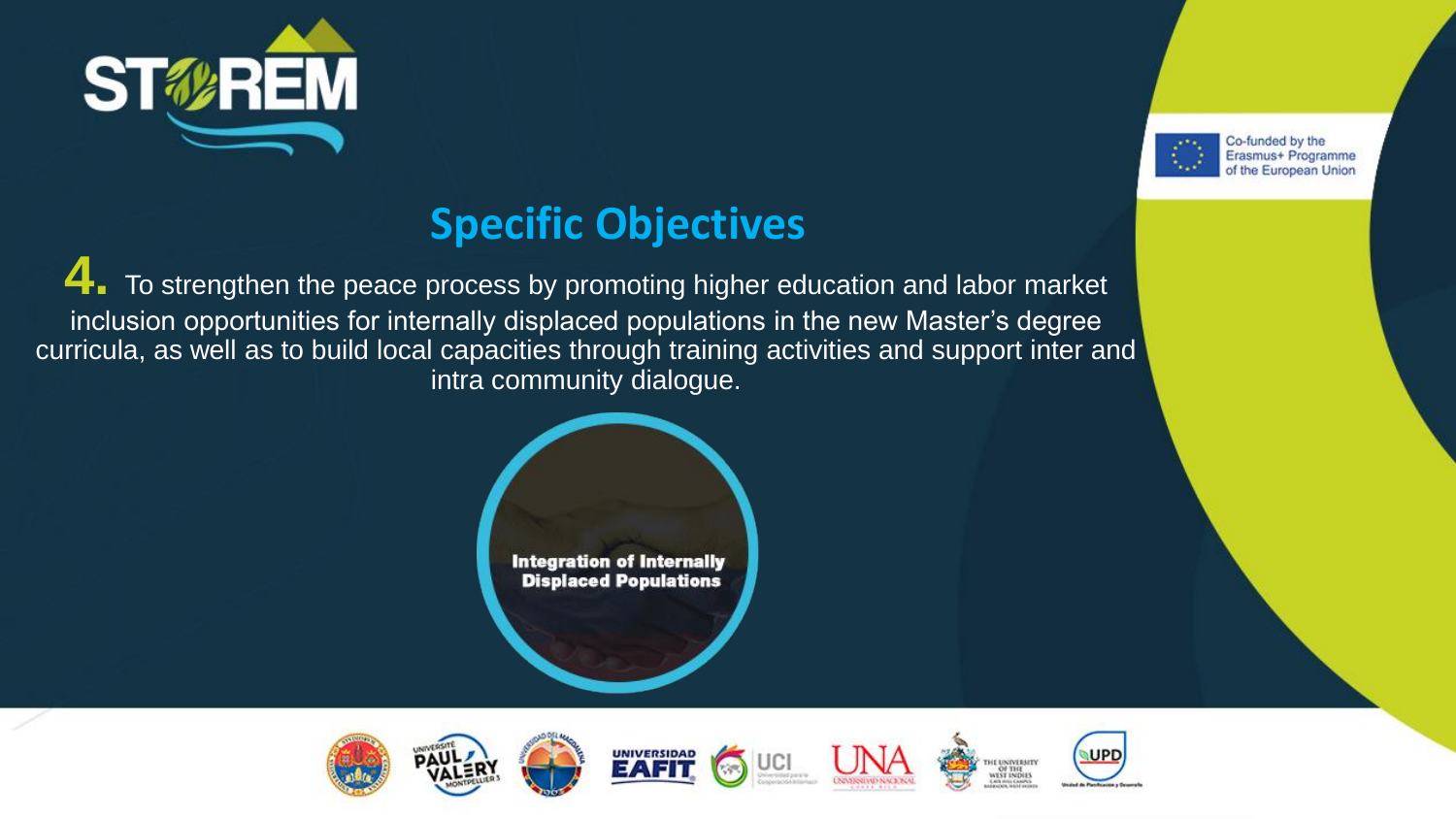

#### **Preparation**

• Review of current curricula and practices in the EU and the Caribbean

• Assessment of environmental issues and existing policies in Caribbean partner countries

• Analysis of current training paths and needs in Caribbean partner countries

• Development of an approach to integrate IDP students in Colombian HEI programs











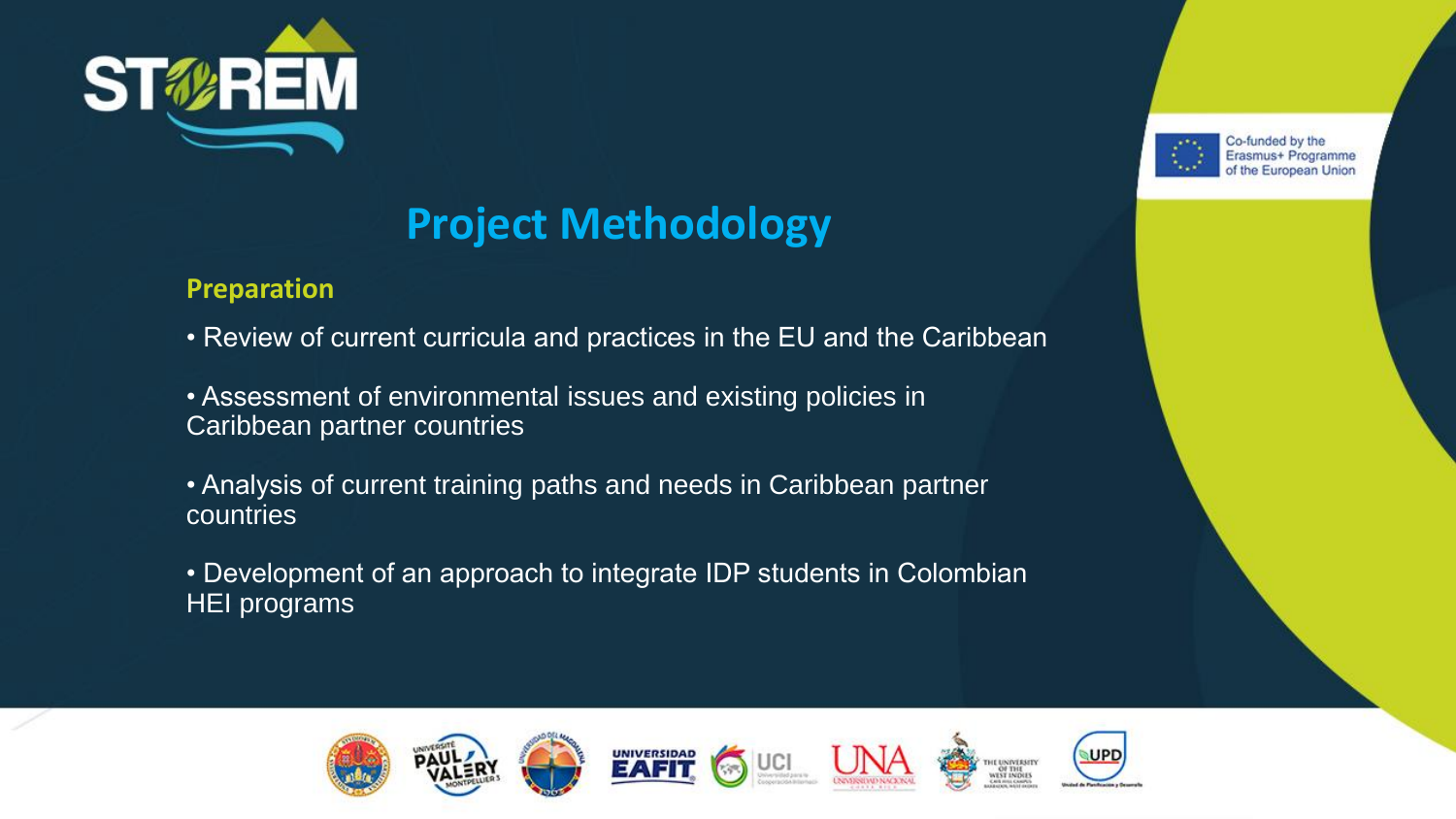

#### **Development**

- Design of curriculum and courses of the STOREM pathway
- Process of national approval for new Master's programs
- Setting-up E-Learning platforms for online information, tools and resources at HEIs
- Building University Enterprise Local Administration partnerships
- Establishing observatories on sustainable tourism and environmental protection at HEIs









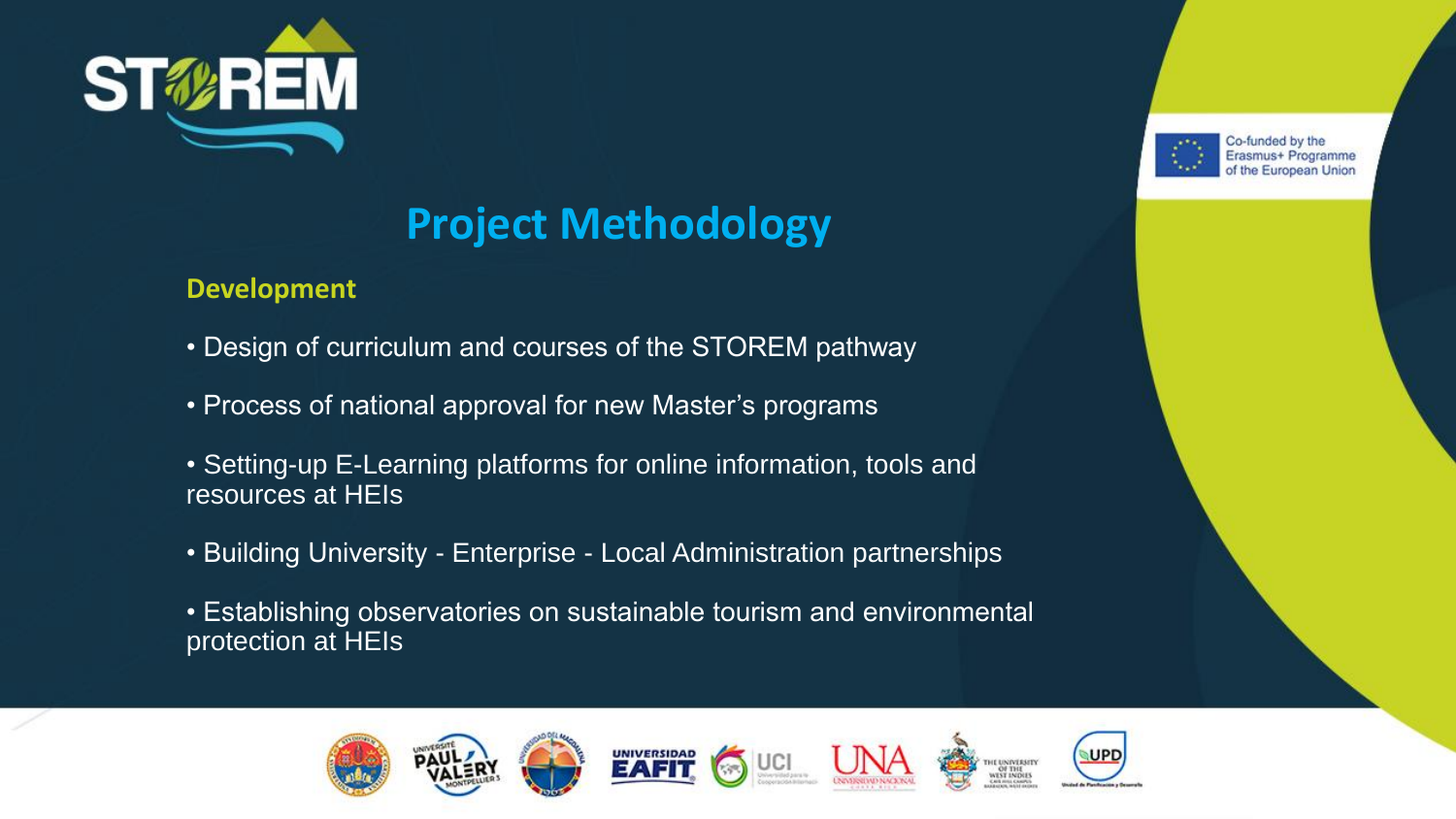

**Quality Control and Monitoring**

- Definition of a quality framework
- Implementation of quality assurance control processes
- Generation of project quality reports





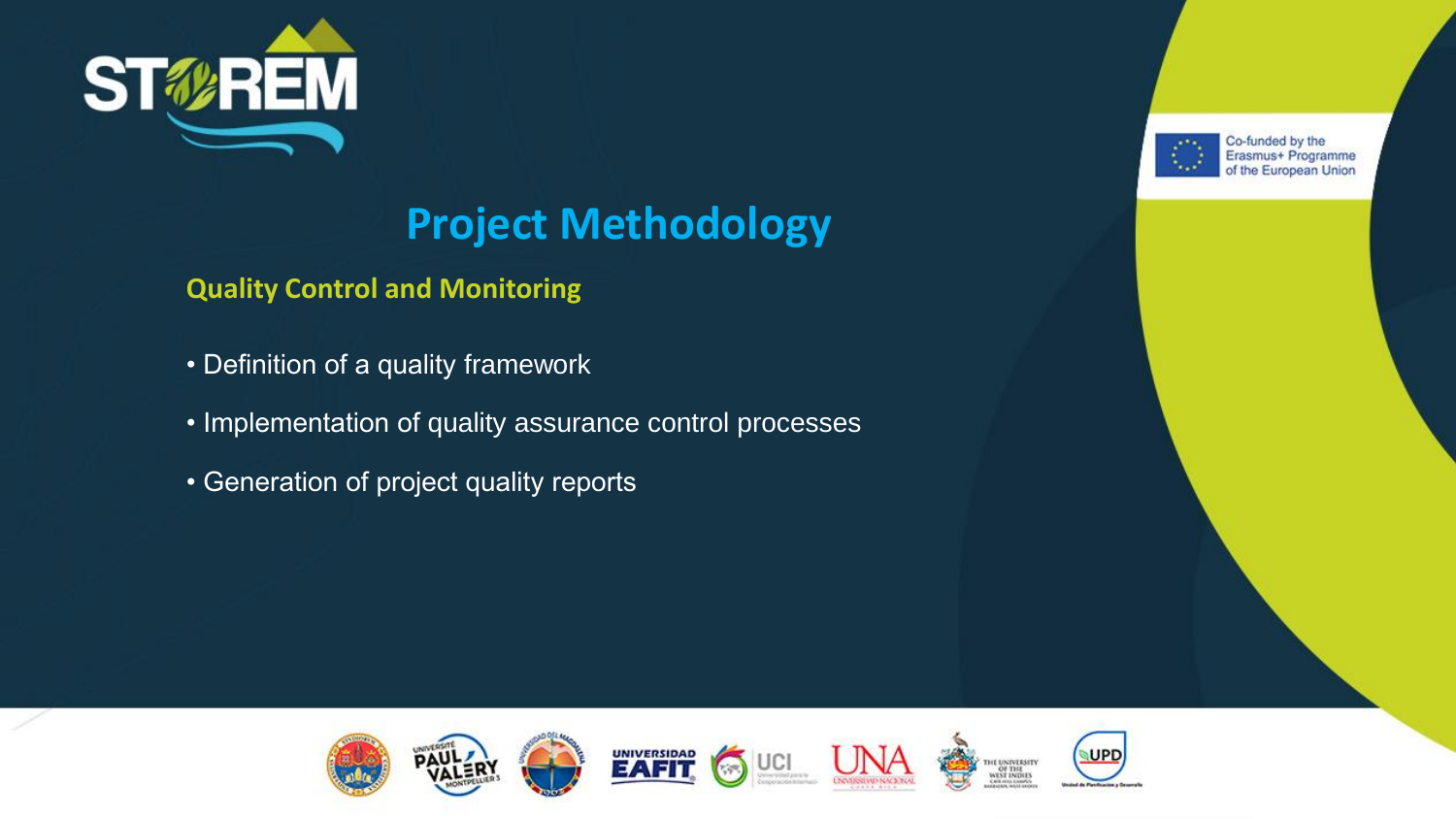

#### **Dissemination and Exploitation**

- Development of a dissemination strategy
- Construction of a project website
- Production of public outreach materials







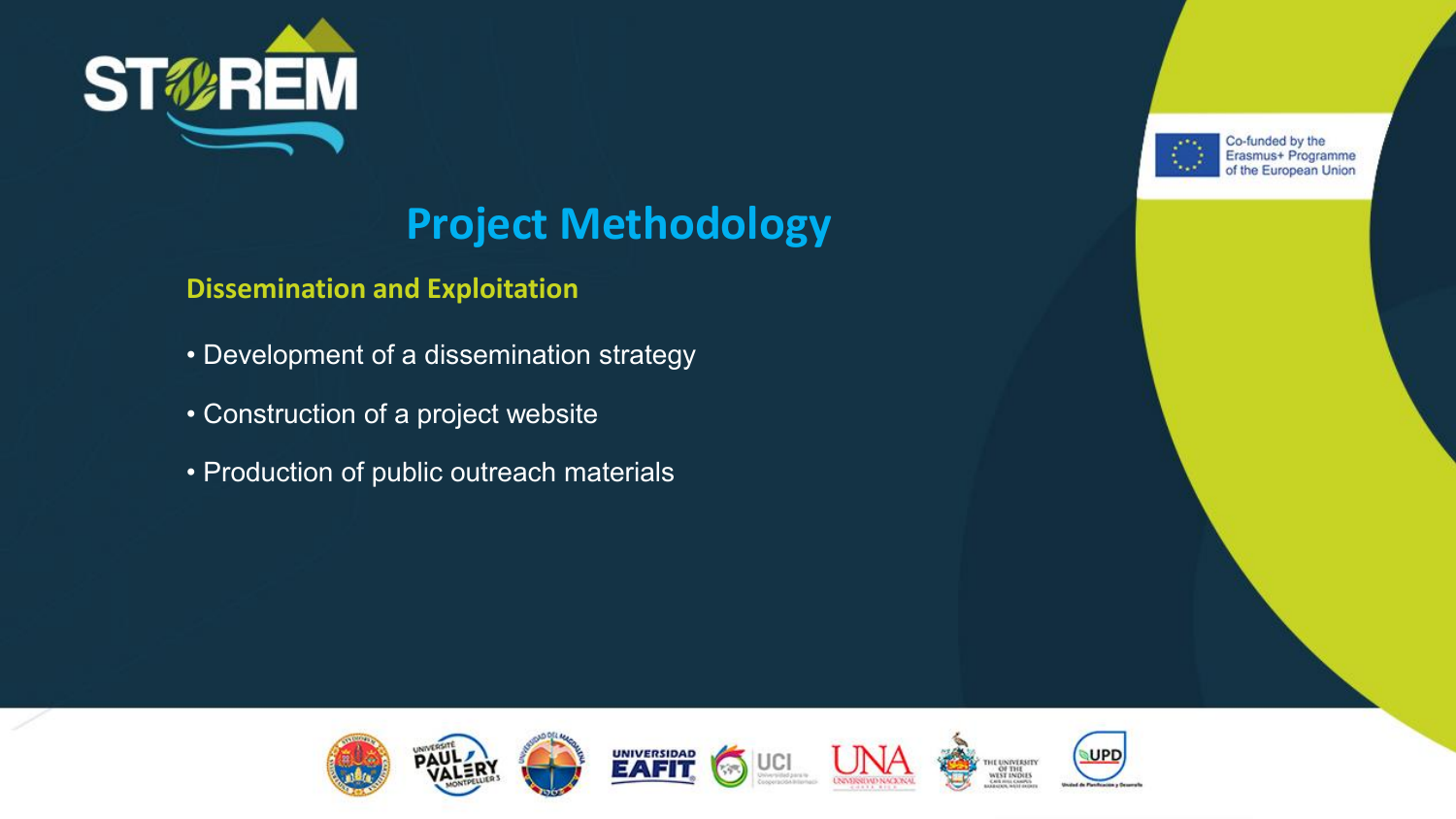

#### **Management**

- Coordination of meetings
- Formation of the project management commit
- Set-up of an online document collaboration environment
- Financial administration